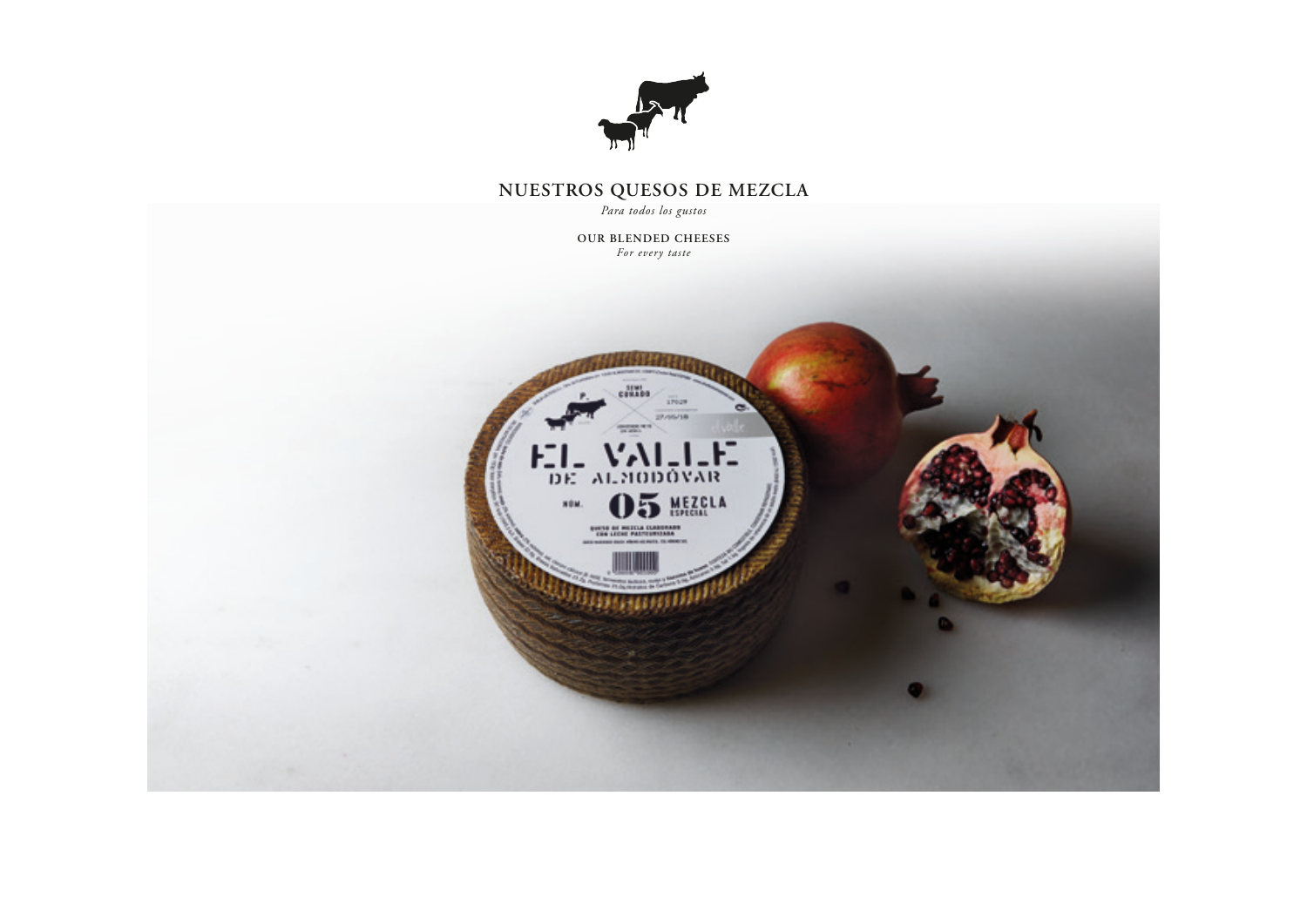

## **NUESTROS QUESOS DE MEZCLA**

*Para todos los gustos*

Después de recoger diariamente la leche seleccionada, elaboramos una amplia variedad de quesos de mezcla en nuestra planta de Almodóvar del Campo. Unas instalaciones que cuentan en la actualidad con los más modernos sistemas de producción. Una vez elaborados, estos quesos deberán seguir un lento y controlado proceso de maduración para garantizar la máxima homogeneidad del resultado final.

After the daily collection of the prime milk we make a wide variety of blended cheeses at our plant in Almodóvar del Campo, where we have facilities with state-of-the-art production systems. Once made these cheeses have to go through a closely monitored maturation process to ensure the final result is always exactly the same.